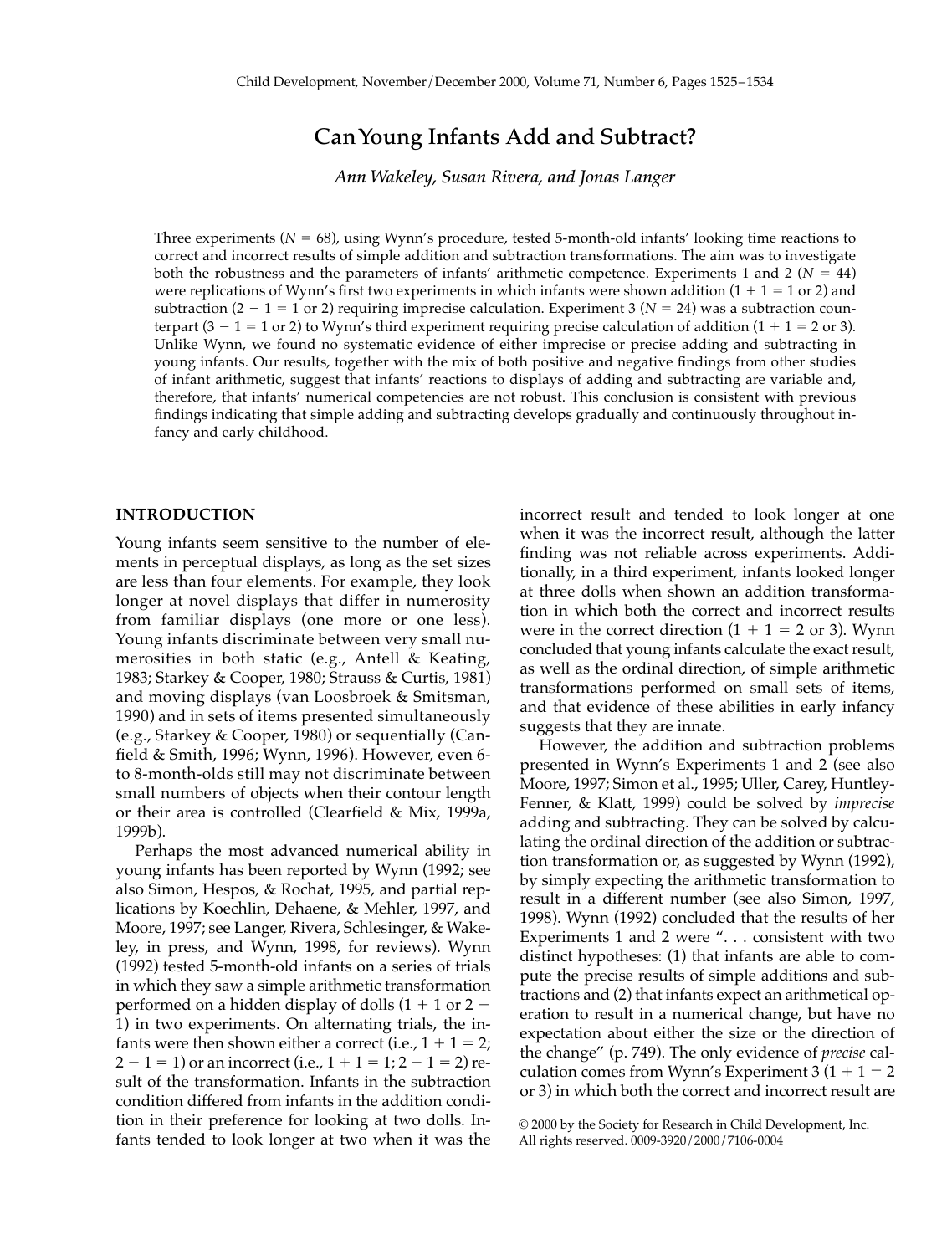in the correct ordinal direction. However, while infants' longer looking at the incorrect result in this experiment could be based on a precise numerical expectation, it could also be due to a simple perceptual preference for looking at more dolls, as found, for example, by Koechlin et al. (1997) and Xu and Carey (1996).

Evidence for young infants' ability to add and subtract is surprising given previous developmental findings on older infants and toddlers. These studies paint quite a different picture of young children's numerical competence. For example, Cooper (1984) found that infants do not even discriminate between very small number ordinal relations (i.e., less-than or greater-than relationships between very small sets) until age 14 to 16 months. Moreover, Houdé (1997), Huttenlocher, Jordan, and Levine (1994), Starkey (1992), and Vilette (1996; Vilette & Mazouz, 1998) found that children do not add and subtract very small numbers of objects correctly until their third or fourth year.

Given this disparity in the reported ontogenetic data, the present set of experiments sought to investigate both the robustness of infants' ability to add and subtract and the parameters of this phenomenon. Accordingly, two experiments were replications of Wynn's (1992) Experiments 1 and 2. A third experiment was a subtraction counterpart to Wynn's addition problem (Wynn, 1992, Experiment 3) in which we showed the infants  $3 - 1 = 1$  or 2. This is a further test of infants' ability to calculate precisely the results of simple arithmetic transformations because both the correct and incorrect result are in the expected ordinal direction. In our experiment, however, the incorrect result is a smaller number of dolls, thus eliminating the potential confound of the incorrect result also being the greater number of items (as in Wynn's Experiment 3).

# **EXPERIMENTS 1 AND 2: IMPRECISE ADDING AND SUBTRACTING**

These data were collected in two phases: an initial replication of Wynn's (1992) Experiment 1 ( $N = 32$ ; mean age 5 months, 16 days) and a second attempt to replicate Wynn's Experiment 2 ( $N = 12$ ; mean age 5 months, 17 days). Half of the participants in each experiment were female infants, half were male infants. All procedures in the two experiments were the same. Statistical analyses of data from the individual experiments yielded the same results as those from the combined data. Therefore, only the combined data are presented here.

### Method<sup>1</sup>

*Participants.* Participants were 44 full-term infants (22 male, 22 female) ranging in age from 5 months, 2 days to 5 months, 29 days (mean age 5 months, 16 days). Another 18 infants were excluded from the experiment: eight infants were excluded because they were fussy on three of four trials or because they became extremely upset at any point in the study; three infants were excluded because they failed to look at the initial set of dolls or the arithmetic transformation on one or more test trials; two infants were excluded because the mother made a procedural error by speaking to or touching her infant during a trial; five infants were excluded for experimenter error or equipment malfunction. All infants were from the greater San Francisco Bay Area. Parents were contacted first by letter and then by telephone; they were not monetarily compensated for their participation.

*Apparatus.* The apparatus was modeled after that used by Wynn (1992). It consisted of a stage-like enclosure with a small opening in the right-side panel and a trap door in the back, set into an opening in a room partition. The stage was 43 cm high, 88 cm wide, and 74 cm deep. The interior walls were decorated with pink and blue stripes, and the floor was painted blue. A mechanical, rotating gray cardboard screen (30 cm high and 28 cm wide) was mounted in the center of the stage, with the motor housed beneath the apparatus. A curtain was mounted in front of the opening of the stage. It could be lowered after each trial by an experimenter who was completely hidden behind the apparatus. The stimuli used for numerical transformations were plastic, squeezable 5-inch-high Mickey Mouse dolls. The testing room was dark except for a low illumination above the infant and a light mounted above and projecting down onto the stage.

A video camera, mounted in the partition above the apparatus, was focused on the infant. The image was recorded onto videotape and also projected online to monitors in two separate rooms, where observers recorded the infants' looking patterns and state during the session.

*Procedure.* Before the experiment began, we allowed the infants to play with the Mickey Mouse dolls for a few moments in order to familiarize them with the dolls' properties (e.g., that the dolls squeaked

<sup>&</sup>lt;sup>1</sup> The authors thank Karen Wynn for providing them with the details of her method and procedure, which were followed for Experiments 1 and 2. She included specific details that were not described in Wynn (1992), such as placement of the dolls on the stage, timing of the transformations, and squeaking the dolls to attract infants' attention to the initial displays and the arithmetic transformations.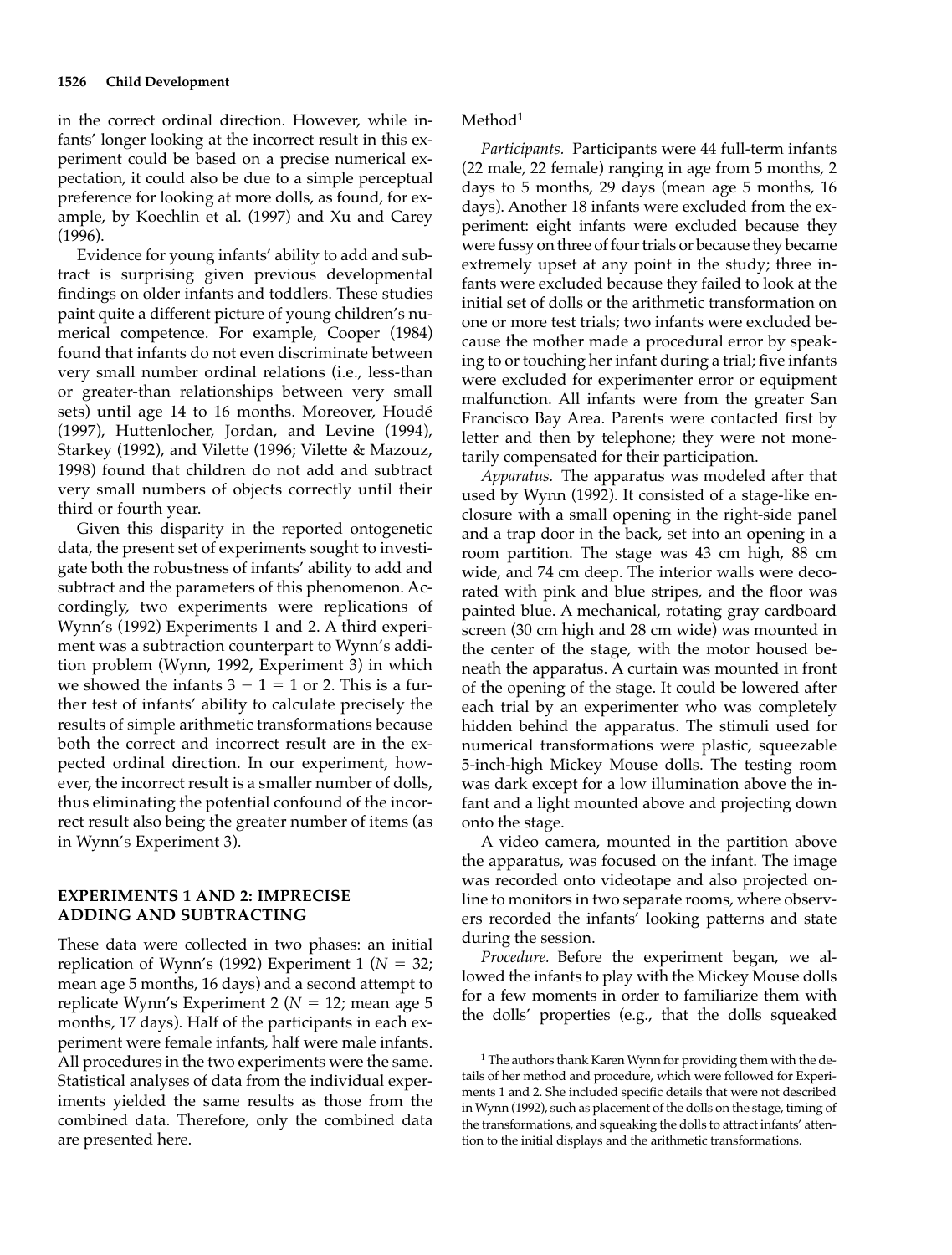when squeezed). During the experiment, infants sat in a "Sassy Seat" attached to a low table situated in front of the stage-like enclosure. Infants sat approximately 1 m from the center of the stage. Parents sat in a child-sized chair to the left and slightly behind their infants. The parents were instructed not to interact with their infants during the experiment.

Two experimenters situated behind the apparatus performed the manipulations of the Mickey Mouse dolls, and raised and lowered the curtain at the start and end of trials. These two experimenters could not see the infant, nor could the infant or parent see them. An observer in a separate room, "blind" to experimental condition and trials, watched the infant on a monitor and pressed a button when the infant looked at the display. A fourth experimenter, in yet another adjacent room, executed the computer program, recorded the session on videotape, and monitored the infant's state during the experiment.

The procedure was mechanized. A computer program sent a signal in the form of a light-emitting diode (LED) to the experimenters behind the apparatus, indicating the start of trials and thus when to raise the curtain. The computer program also kept track of button presses from the on-line observer and activated the LED to indicate when to lower the curtain. The program also sent a signal to the motor to raise and lower the screen.

All trials ended when the infants looked away from the display for 2 consecutive seconds after having looked for at least 2 cumulative seconds, or after the infants had looked at the display for 30 cumulative seconds. The interval between pretest trials was 10 s. If infants failed to look at the display for 2 cumulative seconds within 20 s, the trial ended. This occurred on one pretest trial during these experiments.

*Design.* Infants were randomly assigned to one of two conditions: addition or subtraction. Half  $(n = 22)$ of the infants were assigned to each condition. Boys and girls were equally represented in each condition.

*Pretest trials.* The session began with two pretest trials in which the infants saw either one or two Mickey Mouse dolls standing on the stage, with the number shown first counterbalanced across infants.

*Test trials.* The sequence of events presented in the addition condition  $(1 + 1 = 1 \text{ or } 2)$  was as follows. (1) A hand holding one doll entered the stage-like enclosure through the side-panel opening in the stage, squeaked the doll once to attract the infants' attention, then placed it on the stage. (2) The mechanized screen rotated up to conceal the doll. (3) A hand holding a second Mickey Mouse doll entered the stage through the side-panel opening, squeaked it once to ensure that the infants attended to the transformation, then placed the doll behind the screen and withdrew from the stage. (4) The screen rotated down, revealing either two dolls (correct result) or one doll (incorrect result). On the incorrect result trials, one doll was surreptitiously removed through a trap door at the back of the apparatus.

The sequence of events displayed in the subtraction condition  $(2 - 1 = 1 \text{ or } 2)$  was as follows. (1) A hand entered the stage-like enclosure holding two Mickey Mouse dolls, squeaked each doll once to attract the infants' attention and placed the dolls on the stage. (2) The screen rotated up to conceal the dolls. (3) A hand again entered the display through the sidepanel opening, reached behind the screen and grasped a doll, squeaked it once to ensure that the infants attended to the transformation, and removed the doll from the stage. (4) The screen rotated down revealing either one doll (correct result) or two dolls (incorrect result). On the incorrect result trials, one doll was surreptitiously added through a trap door at the back of the apparatus.

Infants were presented with six test trials. On alternating trials, the infants saw either a correct or incorrect result of the numerical transformation. Half of the infants in each condition saw the correct result first, and half saw the incorrect result first. Looking time was calculated from the point at which the screen was lowered.

*Coding and reliability.* Looking-time data were derived from the video recordings of each experimental session. The coders were blind to experimental condition and trial type (incorrect or correct result). This is unlike Wynn's (1992) study, where the analyzed looking-time data came from the on-line observers. We assessed reliability by comparing a second coder's results on 23% of the infants' sessions. We calculated the number of seconds the coders agreed on where the infant was looking. Agreement between coders was 96.3%.

# Results

Following Wynn's (1992) analysis, we calculated a derived variable, infants' preference for looking at two dolls over one doll.2 We then used this derived variable to compare infants' preference for looking at two dolls over one doll in the addition versus subtrac-

<sup>2</sup> We also conducted a factorial analysis of looking times for all three experiments in this study to determine whether there were any systematic differences in the data that could not be discerned by the overall comparison of derived scores. The results were consistent with the *t*-test comparisons. Therefore, they are not reported here, but are available upon request.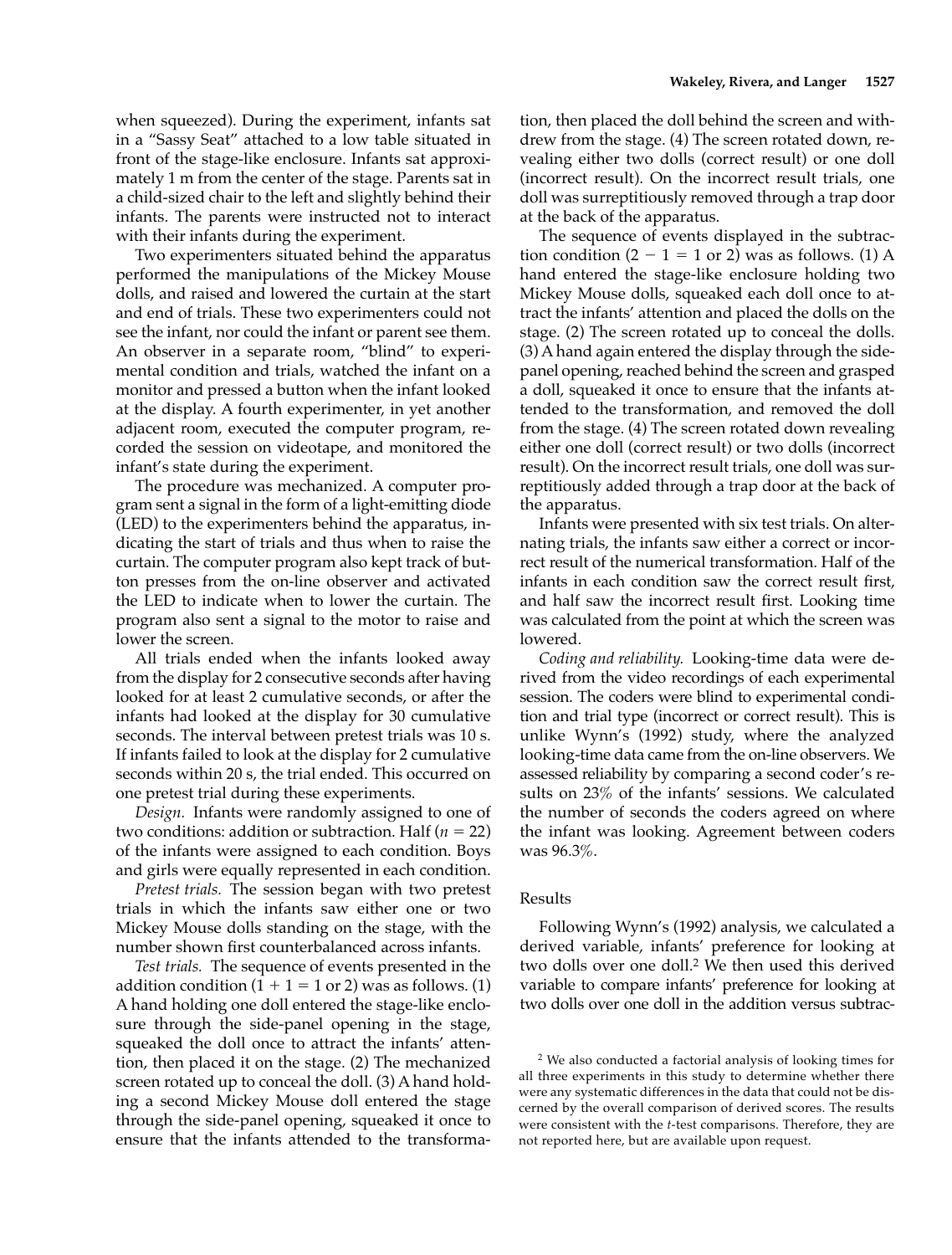tion conditions using between-group *t* tests. These comparisons were conducted for both the pretest and test trials. Like Wynn, we used a two-tailed test of significance for the pretest trials and a one-tailed test for the test trials. Unlike Wynn, we also report a two-tailed test for the test trials because significantly longer looking at the correct result would be informative.

Consistent with Wynn's (1992) results, the infants' pretest preference for looking at two dolls over one doll in the addition condition versus the subtraction condition was not significantly different,  $t(42) = -.28$ ,  $p > .05$ , two-tailed test (see Table 1). In contrast to Wynn (1992), no significant difference was found in the test trials between infants' preference for looking at two dolls over one doll when two dolls was the incorrect result (subtraction) versus when two dolls was the correct result (addition),  $t(42) = -.04$ ,  $p >$ .05, one- or two-tailed test. Infants looked equally long at one and two dolls in both conditions whether the results were correct or incorrect (see Table 1).

Wynn (1992) excluded infants who had a pretest preference of 10 s or more for either one or two dolls and infants with a test preference of greater than two and one half standard deviations from the mean for their group. Therefore, we repeated the above analyses excluding six infants who had a pretest preference of 10 s or more. None of the infants met Wynn's second exclusion criterion, which demonstrates that our results were not due to outlying values in the direction opposite the hypothesis. Again, we found no significant differences in preference for two dolls over

one doll between the two conditions (addition versus subtraction) in either the pretest or test trials.

Binomial tests revealed no significant differences because half of the infants ( $n = 22$ ) looked longer at the incorrect result and half looked longer at the correct result ( $n = 22$ ). These proportions were the same without the six infants who met the exclusion criteria.

Additionally, we conducted separate *t* test comparisons for each of the three trial pairs. These comparisons yielded a statistically significant difference between the addition and subtraction conditions in preference for looking at two dolls over one doll for the first pair of trials, *t*(42) = 1.69, *p* < .05, one-tailed test; but *p* > .05, two-tailed test (see Table 1). Looking time preferences were not significantly different on the second and third trial pairs, however, although it should be noted that we found an equally large difference in the opposite direction on the second pair of trials. Moreover, when the data of six infants who met the exclusion criteria were eliminated from the analyses, none of the comparisons was significant, even with onetailed tests.

#### Discussion

Our findings are inconsistent with the results reported by Wynn. With one exception, the analyses of infants' looking times using Wynn's (1992) derived variable did not reveal any significant differences between infants in the addition and subtraction conditions in their preference for looking at two dolls over

| Looking Time          | <b>Two Dolls</b>        |      | One Doll       |      | Preference for Two<br>Dolls over One Doll |      |  |  |  |
|-----------------------|-------------------------|------|----------------|------|-------------------------------------------|------|--|--|--|
|                       | M<br>(seconds)          | SD   | M<br>(seconds) | SD   | M<br>(seconds)                            | SD   |  |  |  |
| Addition              |                         |      |                |      |                                           |      |  |  |  |
| Pretest trials        | 9.22                    | 7.25 | 9.75           | 6.68 | $-.53$                                    | 6.11 |  |  |  |
| Test trials $(1 + 1)$ | <b>Incorrect Result</b> |      |                |      |                                           |      |  |  |  |
| Pair 1                | 9.17                    | 7.70 | 10.60          | 8.09 | $-1.43$                                   | 6.38 |  |  |  |
| Pair 2                | 12.69                   | 9.09 | 8.66           | 6.31 | 4.04                                      | 8.76 |  |  |  |
| Pair 3                | 7.41                    | 7.38 | 7.31           | 6.97 | .10                                       | 8.83 |  |  |  |
| Total pairs           | 9.76                    | 5.78 | 8.85           | 5.45 | .91                                       | 4.14 |  |  |  |
| Subtraction           |                         |      |                |      |                                           |      |  |  |  |
| Pretest trials        | 7.13                    | 3.99 | 8.23           | 6.28 | $-1.10$                                   | 7.40 |  |  |  |
| Test trials $(2 - 1)$ | Incorrect Result        |      |                |      |                                           |      |  |  |  |
| Pair 1                | 12.60                   | 8.24 | 10.28          | 6.19 | 2.31                                      | 8.19 |  |  |  |
| Pair 2                | 9.16                    | 6.61 | 9.27           | 6.88 | $-.19$                                    | 8.62 |  |  |  |
| Pair 3                | 7.35                    | 6.20 | 7.00           | 6.01 | .35                                       | 7.88 |  |  |  |
| Total pairs           | 9.70                    | 5.18 | 8.85           | 5.01 | .85                                       | 5.58 |  |  |  |

**Table 1 Mean Looking Times and Standard Deviations to Correct and Incorrect Results of Addi**tion and Subtraction Transformations for Experiments 1 and 2 Combined  $(N = 44)$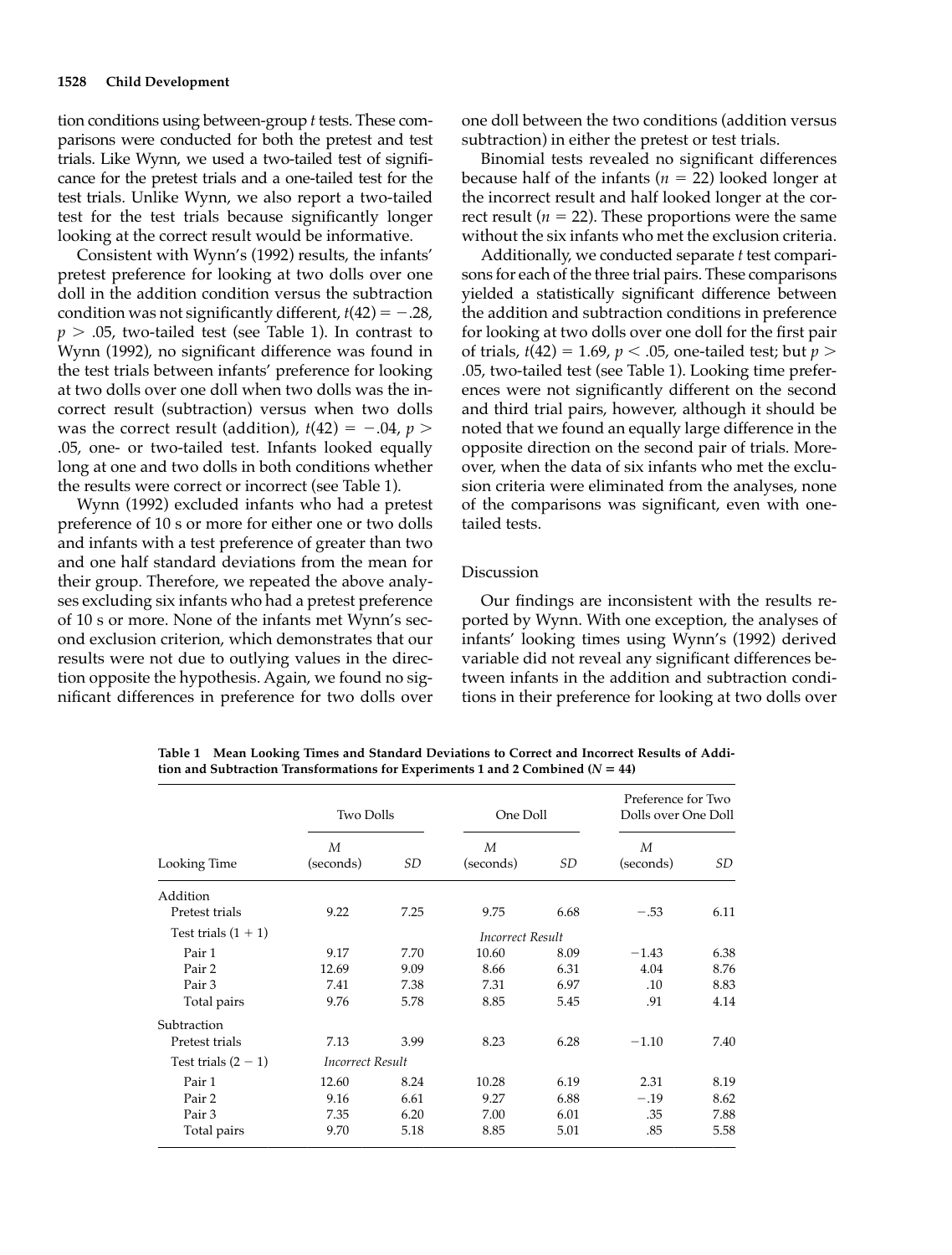one doll. The sole exception was on the first pair of trials when Wynn's exclusion criteria were not applied and a one-tailed test used. Factorial analyses found no systematic preference for incorrect results of arithmetic transformations in particular subgroups of infants or particular experimental conditions (see Footnote 2).

# **EXPERIMENT 3: PRECISE SUBTRACTING**

Because we had anticipated replicating Wynn's (1992) results, a concurrent third experiment was conducted. It sought to determine the parameters of infants' cognition about simple subtraction. Accordingly, we investigated a subtraction counterpart to Wynn's Experiment 3 (i.e.,  $1 + 1 = 2$  or 3). In our experiment, we tested infants' looking-time reactions to  $3 - 1 = 2$  or 1.

### Method

*Participants.* Participants were 24 full-term infants (12 male, 12 female) ranging in age from 5 months, 5 days to 5 months, 28 days (mean age 5 months, 16 days). Another eight infants were excluded from the experiment, two due to fussiness, one because of inattentiveness to the display, two because of experimenter error, and three because of a procedural error by the mother. Criteria for excluding infants were the same as in Experiments 1 and 2. All infants were recruited from the greater San Francisco Bay Area in the same manner as before.

*Apparatus and procedure.* The apparatus and procedure were identical to those used in Experiments 1 and 2.

*Design.* Half of the infants saw the correct result first, and half saw the incorrect result first in the test trials. In each order, half the participants were female and half were male.

*Pretest trials.* The pretest trials were identical to those described in Experiments 1 and 2.

*Test trials.* The sequence of events in this subtraction condition  $(3 - 1 = 1 \text{ or } 2)$  was as follows. (1) Three dolls were sequentially squeaked and placed on the stage one at a time. (2) The mechanized screen rotated up to conceal the dolls. (3) A hand again entered the display through the side-panel opening, reached behind the screen and grasped a doll, squeaked it once to ensure that the infants attended to the transformation, and removed the doll from the stage. (4) The screen rotated down, revealing either two (correct result) or one (incorrect result) doll(s). On six alternating trials, the infants saw either a correct or incorrect result of the numerical transformation. Half of the infants in each condition saw the correct result first, and half saw the incorrect result first. Looking time was calculated in the same way as in Experiments 1 and 2. Once during this experiment, a test trial ended because the infant failed to look at the display for 2 cumulative seconds.

*Coding and reliability.* Coding was conducted in the same way as in Experiments 1 and 2, as was the calculation of reliability based on 25% of the sessions. Agreement between coders was 97.7%.

#### Results

Using a derived variable, we conducted a onesample *t* test to compare infants' preference for looking at one doll over two dolls in the pretest and test trials against the null hypothesis of no preference. Analysis of the pretest trials revealed no significant preference for one doll over two dolls,  $t(23) =$  $-1.20$ ,  $p > .05$ , two-tailed test (see Table 2). On the test trials also, the infants showed no preference for the incorrect result,  $t(23) = .74$ ,  $p > .05$ , one- or two-

**Table 2 Mean Looking Times and Standard Deviations to Correct and Incorrect Results of Subtraction Transformations for Experiment 3 (** $N = 24$ **)** 

| Looking Time          | One Doll                |      | <b>Two Dolls</b> |      | Preference for One<br>Doll over Two Dolls |      |
|-----------------------|-------------------------|------|------------------|------|-------------------------------------------|------|
|                       | М<br>(seconds)          | SD   | М<br>(seconds)   | SD   | М<br>(seconds)                            | SD   |
| Subtraction           |                         |      |                  |      |                                           |      |
| Pretest trials        | 7.35                    | 4.76 | 9.10             | 4.76 | $-1.75$                                   | 7.12 |
| Test trials $(3 - 1)$ | <i>Incorrect Result</i> |      |                  |      |                                           |      |
| Pair 1                | 10.28                   | 8.89 | 10.30            | 8.27 | $-.02$                                    | 9.76 |
| Pair 2                | 8.61                    | 8.32 | 8.34             | 7.28 | .27                                       | 9.71 |
| Pair 3                | 9.61                    | 9.43 | 7.52             | 7.50 | 2.09                                      | 8.10 |
| Total pairs           | 9.50                    | 5.98 | 8.72             | 5.68 | .78                                       | 5.17 |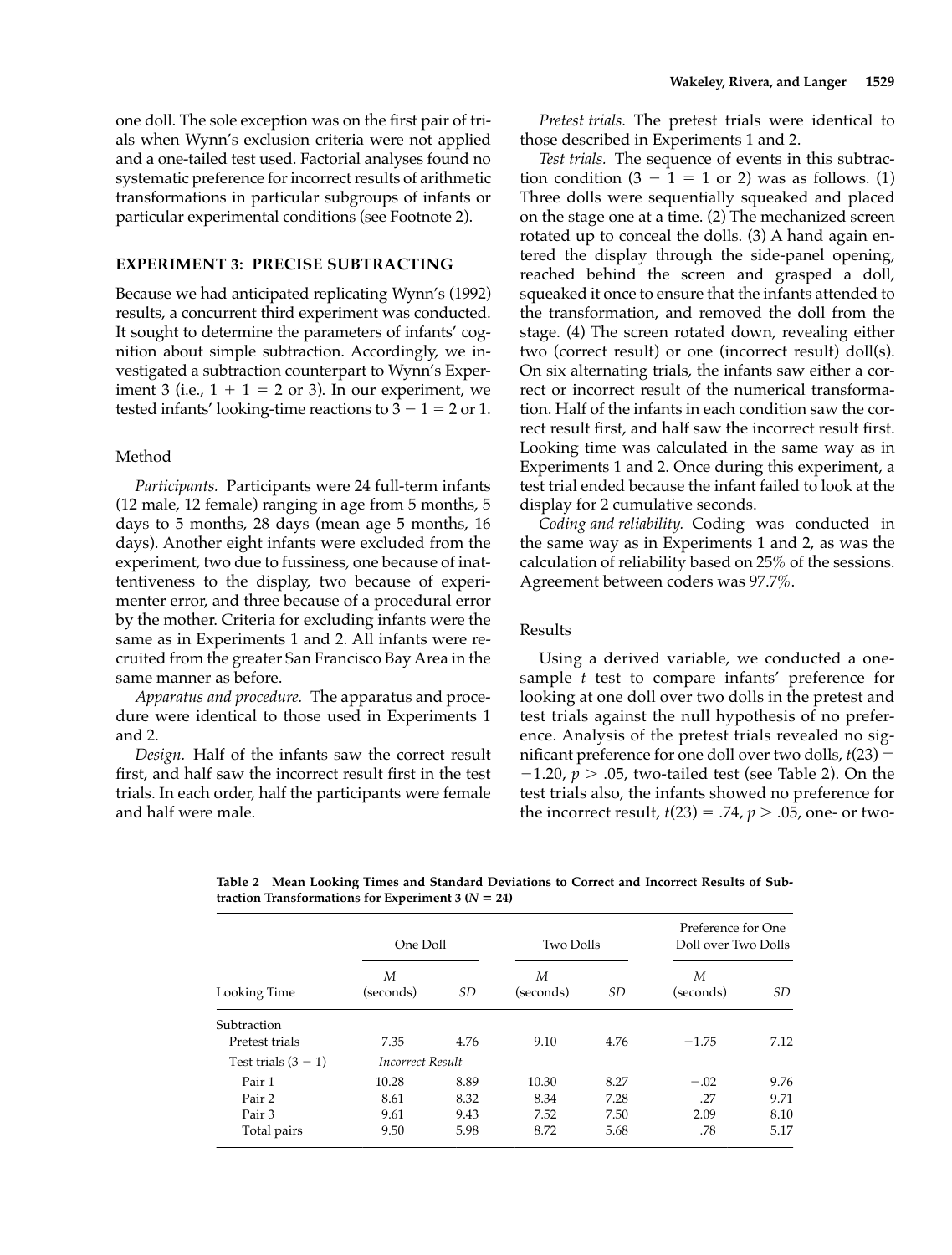tailed test (see Table 2). These analyses were repeated excluding three infants by Wynn's (1992) criteria, but the results did not change. We also conducted separate *t* tests for each of the three trial pairs. None of these comparisons was statistically significant (see Table 2).

A binomial test (Siegel, 1956) showed that 14 infants looked longer at the incorrect result and 10 looked longer at the correct result, a statistically nonsignificant difference ( $N = 24$ ,  $p > .05$ ). Without the 3 infants who met the exclusion criteria, 13 infants looked longer at the incorrect result and 8 looked longer at the correct result ( $N = 21$ ,  $p > .05$ , binomial test).

#### Discussion

This experiment, a subtraction counterpart of Wynn's (1992) Experiment 3, was designed to further investigate infants' ability to calculate *precisely* the results of simple arithmetic transformations. In Wynn's addition problem  $(1 + 1 = 2 \text{ or } 3)$  and in our subtraction variant  $(3 - 1 = 1 \text{ or } 2)$ , both the incorrect and correct results of the arithmetic transformation differed in numerosity from the initial untransformed set and were in the correct *direction* of the transformation. In our subtraction problem, the incorrect result was a smaller number of dolls than the correct result. In contrast to Wynn, whose incorrect addition result was a larger number of dolls, we found no evidence that young infants calculate precisely the results of simple subtraction. As in Experiments 1 and 2, the infants in this experiment showed no systematic preference for the incorrect versus the correct result of the arithmetic transformations.

One possible account for the divergence between our results and those of Wynn (1992) is the difference in working memory load posed by the initial sets in the two problems (three objects in our experiment versus one object in Wynn's experiment). Although it is possible that remembering three objects may be more taxing on working memory than remembering one (or even two), it does not seem likely that this would account for our results in the  $3 - 1$  condition. First, the infants in our experiments performed similarly whether they saw one, two, or three dolls in the initial set. Second, studies of number discrimination find no differences in young infants' ability to discriminate between very small sets when the order of presentation is 3 to 2 or 2 to 3 (e.g., Starkey & Cooper, 1980; van Loosbroek & Smitsman, 1990). Third, Wynn (1995) reported that infants looked longer at the incorrect result in a condition in which they saw  $3 - 1 =$ 3 versus  $2 + 1 = 3$ , but not when they saw  $2 + 1 = 2$ 

versus  $3 - 1 = 2$ . If working memory load presented by the initial set accounted for infants' success, one would expect the  $3 - 1 = 3$  problem to be more difficult than the  $2 + 1 = 2$  problem.

## **GENERAL DISCUSSION**

The present experiments failed to replicate reports of young infants' discrimination between incorrect and correct addition and subtraction of very small numbers (Simon et al., 1995; Wynn, 1992; and partially by Koechlin et al., 1997, and Moore, 1997). Young infants did not discriminate when only ordinal judgments or simple expectations of change in the number of items were required (in Experiments 1 and 2 and their combined data). Given these results, it is not surprising that young infants also did not discriminate when precise subtraction was required (Experiment 3).

One possible reason that our results diverge from Wynn's (1992) is procedural. Our experimental methods were both mechanized and more controlled in two ways. (1) Our procedure was computer driven. A signal from a live observer, monitoring infants' looking from a separate room, was sent to a computer program which in turn drove the course of the test trials. (2) The looking-time data analyzed in our experiments were calculated from the videotapes of the sessions, allowing a more precise determination of infant looking. Statistical comparisons of the on-line looking times, however, yielded the same results as the comparisons of the looking times calculated from videotapes of the sessions. Since divergent findings may be due to procedures specific to different laboratories, it should be emphasized that the procedures used in our laboratory have yielded positive results in other experiments with young infants (Rivera, 1998, 1999; Rivera, Wakeley, & Langer, 1999; Schlesinger & Langer, 1999).

Another possible reason for the divergent findings is substantive. If infants' discrimination of incorrect from correct addition and subtraction results is not consistent or robust, then we should expect considerable variation across studies in infants' reactions to incorrect results of arithmetic transformations. For example, in Wynn's (1992) Experiment 1, the data presented in Table 1 (p. 750) indicate that infants in the addition condition looked equally long at the incorrect and correct results. There was only a .5 second difference between infants' looking times at two dolls (correct result) versus one doll (incorrect result). So, too, Koechlin et al. (1997) found that young infants look equally long at incorrect and correct addition results, but look longer at incorrect subtraction results.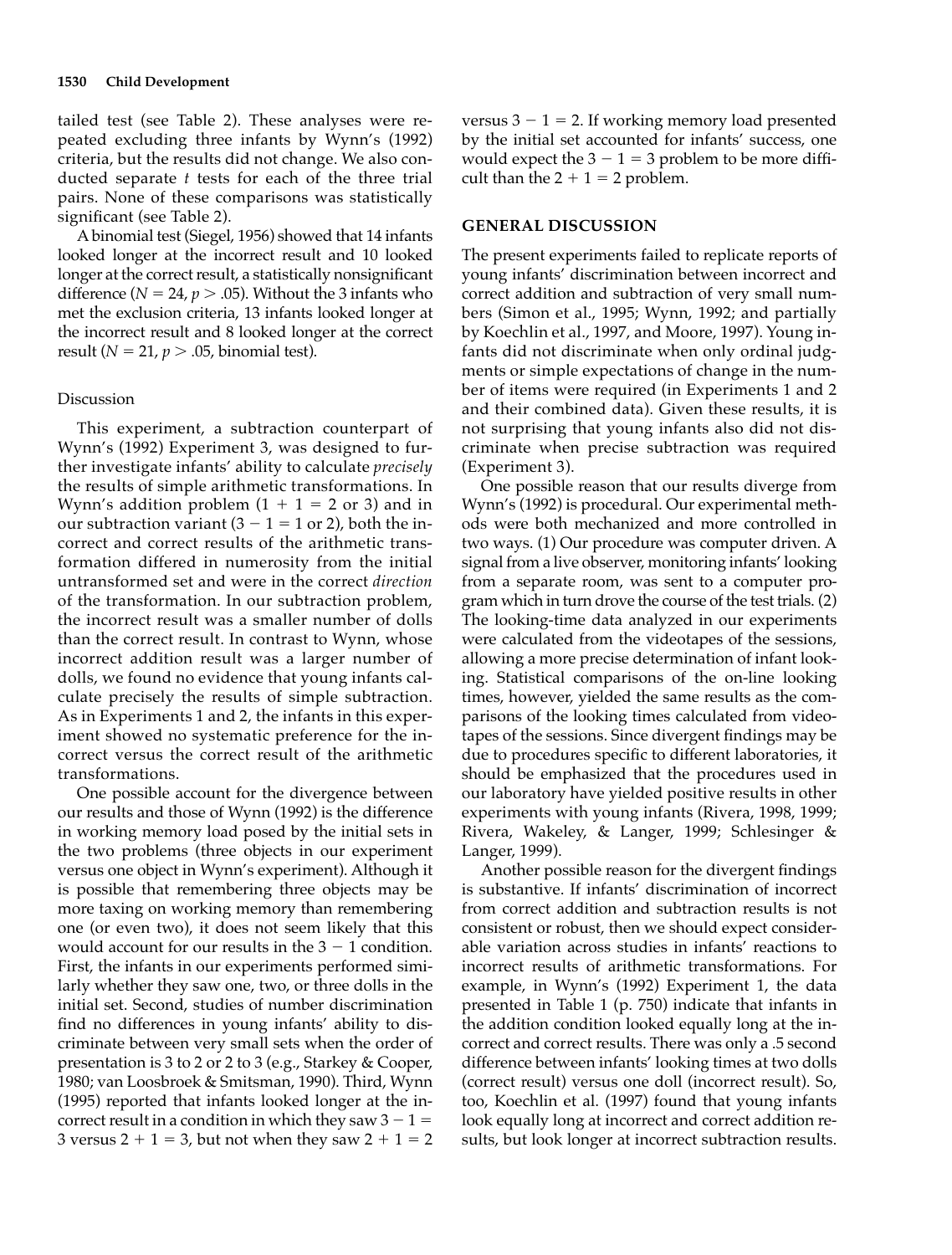Even the subtraction effect, however, disappeared when they included all of their 56 subjects and did not exclude 27 subjects who met Wynn's (1992) exclusion criteria. Additionally, Moore (1997), testing Wynn's  $(1992)$  1 + 1 = 1 or 2 and 2 - 1 = 1 or 2 conditions, found longer looking at the incorrect results only for the female infants in his sample, not for the male infants.

Other studies by Wynn (Wynn, 1995; Wynn & Chiang, 1998) have also shown that infants look significantly longer at incorrect results of simple arithmetic transformations in some conditions but not in others. Using a variation of Wynn's original addition and subtraction procedure, Wynn (1995) compared 5 month-old infants' looking time reactions to  $3 - 1 = 3$ versus  $2 + 1 = 3$  in one condition and to  $2 + 1 = 2$  vs.  $3 - 1 = 2$  in a second condition. Infants looked significantly longer at the result of the incorrect subtraction problem  $(3 - 1 = 3)$ , but not at that of the incorrect addition problem  $(2 + 1 = 2)$ .

As a final example, Wynn and Chiang (1998) tested 8-month-old infants' looking times at correct and incorrect results of simple addition and subtraction problems in which either the initial set or the result was zero (i.e., an empty display). Infants in one condition were tested with a "magical disappearance" versus an "expected disappearance"  $(0 + 1 = 0$  versus  $1 - 1 = 0$ ), and in another condition, infants saw a "magical appearance" versus an "expected appearance"  $(1 - 1 = 1$ versus  $0 + 1 = 1$ ). Infants looked significantly longer at the incorrect result  $(0 + 1 = 0)$  only in the "disappearance" condition. Critically, infants did not look longer at the incorrect result  $(1 - 1 = 1)$  in the "appearance" condition. These findings appear counter to claims that infants are able to calculate precisely the results of simple arithmetic transformations. Furthermore, they are inconsistent with prior results suggesting that subtraction may be easier than addition for young infants (Koechlin et al., 1997; Wynn, 1992, 1995).

Overall, then, the studies of infant arithmetic provide mixed results regarding young infants' numerical competencies. In some experiments, infants appear to discriminate between incorrect and correct results of arithmetic transformations, while in others they do not. So, too, we found great variability between our test trial results in Experiments 1 and 2; the differences between the derived scores across the three trial pairs were  $3.74, -4.23$ , and .25.

In addition to the variability across studies or trials, the statistical variability across infants is also high. This is reflected in the confidence intervals for magnitude of tested differences. We calculated the limits of the 95% confidence interval for the derived variable, that is the preference for looking at two dolls

in the subtraction versus addition conditions.3 For our combined Experiments 1 and 2, the confidence interval for the difference between group means  $(-.04)$ had a lower limit of  $-3.0$  s and an upper limit of 2.9 s. This confidence interval includes the possibility of a significant difference in either direction. For the combined data of Wynn's Experiments 1 and 2, we found a confidence interval with a lower limit of 1.1 s and an upper limit of 7.3 s, around a mean of 4.2. Again, the range is quite large, and although it spans only positive values, it includes the possibility of obtaining a small nonsignificant difference. The ranges of these confidence intervals reflect considerable imprecision in estimating the effects in such studies.

Although Wynn (1995; Wynn & Chiang, 1998) proposes that various inconsistencies in the data point to specific limitations in infants' early numerical competence, the current evidence is not sufficient to determine that this is indeed the case. These inconsistent findings across and within experiments may, in fact, simply show that infants' reactions to numerical operations are variable and fragile. The results of the present three experiments support such a conclusion. This conclusion and the more radical one by Simon (1997, 1998)—that the findings by Wynn (1992) and his own replication (Simon et al., 1995) can be accounted for by young infants' non-numeric spatiotemporal discrimination—are consistent with the theory that arithmetic cognition develops later and perhaps gradually in ontogeny. While our findings are counter to reports of adding and subtracting by young infants, they are consistent with previous ontogenetic findings on the development of ordinal judgments of very small number and simple arithmetic. These ontogenetic findings, which we will now review, indicate gradual and continuous progress in these abilities with age.

Cooper (1984), using an habituation procedure, found that infants begin to discriminate ordinal relations between numbers around ages 14 to 16 months; that is, they could discriminate between less-than and greater-than relations between very small sets. Prior to that, at ages 10 to 12 months, infants discriminated between equality and inequality relations only.

Furthermore, a number of studies have investigated the development of addition and subtraction in toddlers and young preschoolers using dependent

<sup>3</sup> Wynn (1992) does not report variance statistics. Therefore, we used her reported *t* values and group means to calculate the standard error of the difference between the subtraction and addition conditions in infants' preference for two items. Based on a *t* value of 2.73 and a difference between means of 4.20 s, we found that the standard error of the difference was 1.54 in Wynn (1992). We used this standard error to determine her confidence intervals.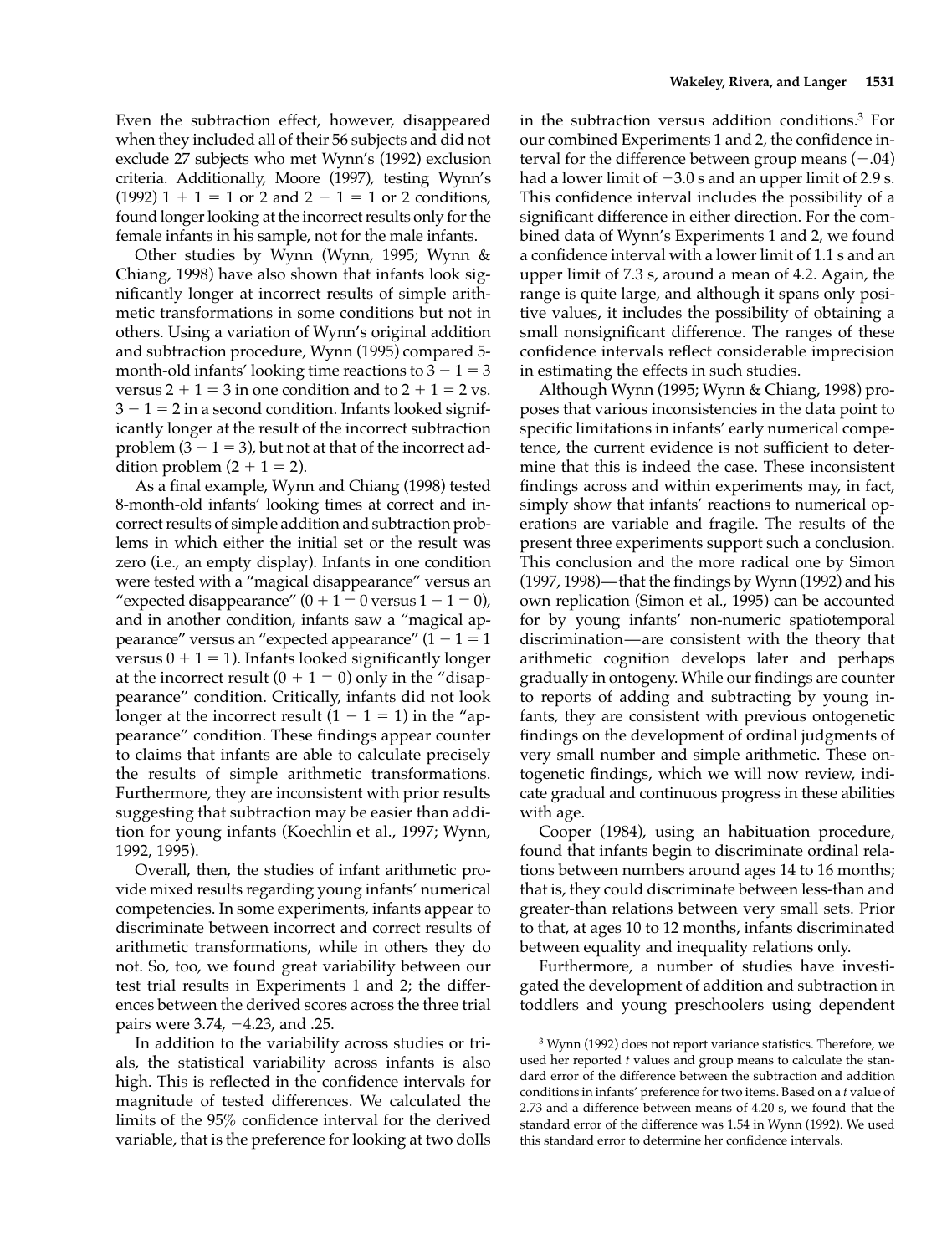measures such as reaching, object manipulation, and verbal response (e.g., Houdé, 1997; Huttenlocher et al., 1994; Sophian & Adams, 1987; Starkey, 1992; Vilette, 1996; Vilette & Mazouz, 1998). Young children's performance on simple addition and subtraction tasks with very small sets of concrete objects indicate that by their second year children know the ordinal effect of these operations, that addition yields more and subtraction yields less (e.g., Sophian & Adams, 1987; Starkey, 1992). The ability to calculate the exact results of simple addition and subtraction problems, however, develops gradually during early childhood (e.g., Huttenlocher et al., 1994; Starkey, 1992).

Perhaps the studies with young children that bear most directly on the divergence between Wynn's (1992) results and ours are Vilette (1996; Vilette & Mazouz, 1998) and Houdé (1997). They used a Wynn-type procedure with 2- and 3-year-old French children. The procedures used in both studies were similar to Wynn's except that the children were asked to verbally indicate whether the results they saw were "bon" ("right") or "pas bon" ("not right"). Vilette (1996; Vilette & Mazouz, 1998) presented 2- and 3-year-old children with the following problems:  $2 + 1 = 2$  or 3;  $3 - 1 = 2$  or  $3$ ;  $2 + 1 - 1 = 2$  or 3. The 2-year-olds' performance was at chance level on all three problems. The 3-year-olds were successful on the addition problem, but their performance was still at chance on the subtraction and the addition/subtraction problems. Houdé (1997) presented only addition problems with smaller set sizes to children of 2½ and 3½ years of age. The children were presented with  $1 + 1 = 1$ or 2 (the same as Wynn's, Experiments 1 and 2 addition condition), and  $1 + 1 = 2$  or 3 (the same as Wynn's Experiment 3). The 2½-year-olds responded correctly on the  $1 + 1 = 1$  or 2 problem, but not on the  $1 + 1 = 2$  or 3 problem. In contrast, the 3½-yearolds successfully solved both problems. Thus, 2½ year-olds were only successful when the incorrect solution was in the *wrong ordinal direction* of the transformation.

These findings by Vilette (1996; Vilette & Mazouz, 1998) and Houdé (1997) are consistent with results by Huttenlocher et al. (1994) and Starkey (1992) showing that, although young children know the ordinal effect of arithmetic transformations, the ability to calculate precisely simple addition and subtraction problems develops gradually throughout the toddler and preschool years. All these findings on the early development of simple adding and subtracting very small numbers are also consistent with the present findings that young infants do not add or subtract (even imprecisely). They are more difficult to reconcile with Wynn's (1992) findings that young infants add (even

precisely) and subtract (but see Houdé, 1997, for a speculative reconciliation). Of course, the dependent measures are different for young infants and young children.

It is perhaps worth noting briefly that another advanced numerical skill, intermodal auditory/visual matching of very small numbers, that has also been attributed to young infants (Starkey, Spelke, & Gelman, 1990), has been followed by failures to replicate (Mix, Levine, & Huttenlocher, 1997; Moore, Benenson, Reznick, Peterson, & Kagan, 1987). There, too, even 3-year-olds do not correctly match very small numbers intermodally (see Mix, Huttenlocher, & Levine, 1996). Again, the dependent measures are different for young infants and young children: visual attention and pointing, respectively. However, this set of studies on matching of numbers by young infants and preschoolers forms a compelling parallel to the kinds of questions raised by the present set of experiments.

It is not possible to conclude from our results that infants do not have the numerical competence to discriminate between incorrect and correct results of addition and subtraction. However, in our three experiments, we found no systematic evidence of such competence. Furthermore, the review of the literature reveals inconsistent results. Therefore, whatever arithmetic competence young infants have must be fragile and subject to disruption. At this point the most comprehensive answer to whether young infants can add and subtract would seem to be "Not proved." Moreover, the developmental studies with older infants and toddlers have shown that young children do not recognize the ordinal effect of addition and subtraction until their second year and do not calculate exactly until their third or fourth year. This state of empirical research findings leads us to hypothesize that adding and subtracting are not innate but rather are arithmetic competencies that develop over the course of several years.

What seems certain from this brief review of the current body of findings, including those from the present study, is the need for much further research on the origins and early development of arithmetic cognition. Two efforts would seem to be most immediately valuable. The first would be to apply meta-analytic statistical techniques to the data of the various studies that have used the Wynn (1992) paradigm with young infants. The second would be to study the development of addition and subtraction from young infancy to early childhood, a direction that has already been fruitful (e.g., Houdé, 1997; Starkey, 1992; Vilette, 1996; Vilette & Mazouz, 1998; Wynn & Chiang, 1998) and is being pursued in our laboratory.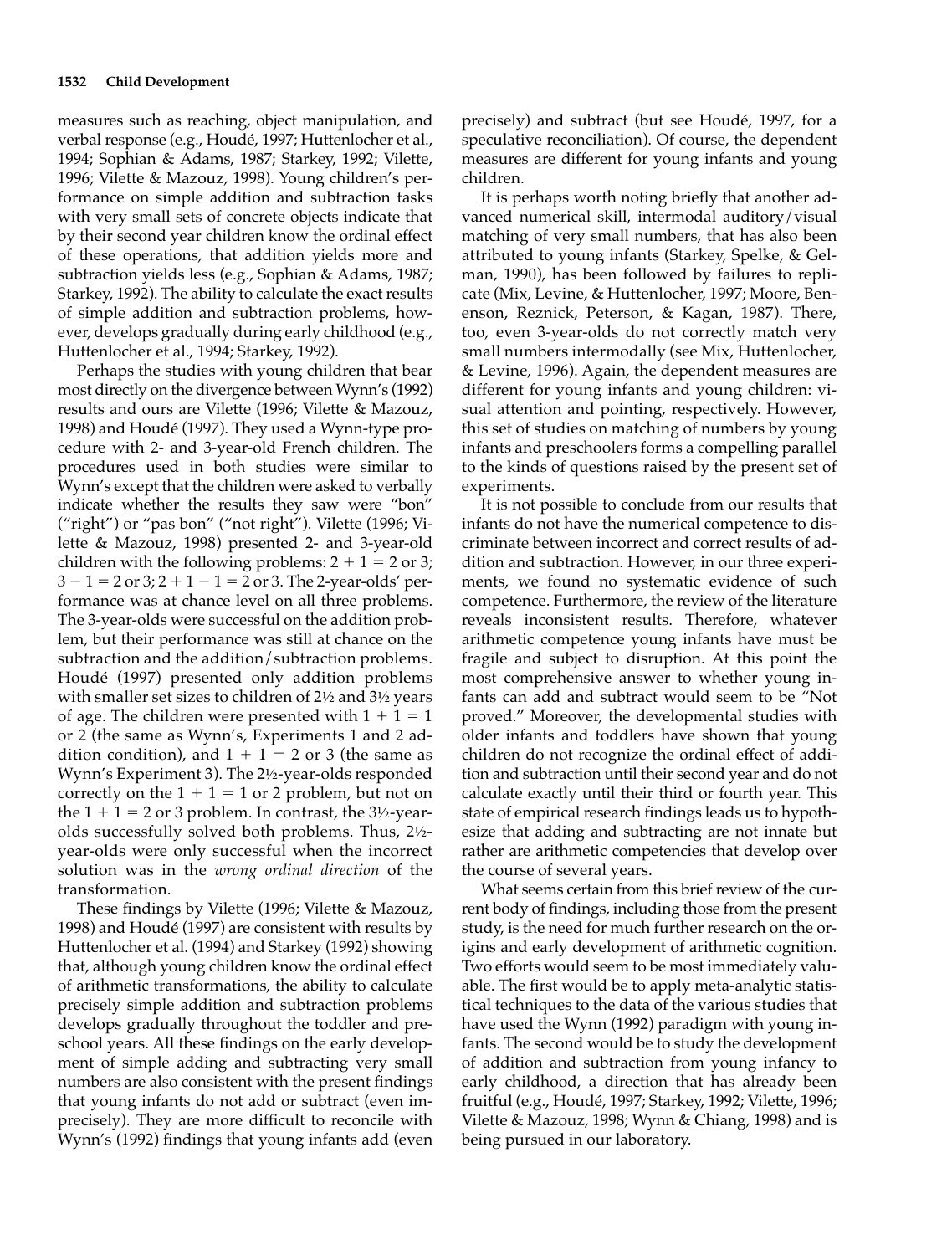### **ACKNOWLEDGMENTS**

The authors extend special thanks to Alice Klein, Matthew Schlesinger, and Prentice Starkey for their helpful insights in designing this project. They are especially grateful for the hard work and dedication of research assistants Azure Kacura, Sulki Kim, Nancy Lee, Kyra Lyons, Jaana Lehtinen, Shanti Prasad, and Lynna Tsou. The authors also gratefully acknowledge their computer programmer, Ephram Cohen, and the Institute of Human Development at the University of California, Berkeley, for supporting this research.

# **ADDRESSES AND AFFILIATIONS**

Corresponding author: Ann Wakeley, School of Education, University of California, Berkeley, and the Department of Special Education, San Francisco State University, San Francisco, CA; mailing address: Institute of Human Development, University of California, 1203 Tolman Hall, Berkeley, CA 94720-1690; e-mail: awakeley@socrates.berkeley.edu. Susan Rivera is at Stanford University School of Medicine, Stanford, CA; and Jonas Langer is at the Department of Psychology, University of California, Berkeley.

# **REFERENCES**

- Antell, S. E., & Keating, D. P. (1983). Perception of numerical invariance in neonates. *Child Development, 54*, 695–701.
- Canfield, R. L., & Smith, E. G. (1996). Number-based expectations and sequential enumeration by 5-month-old infants. *Developmental Psychology, 32*, 269–279.
- Clearfield, M. W., & Mix, K. S. (1999a, April). *Infants use contour length—not number—to discriminate small visual sets.* Poster session presented at the biennial meeting of the Society for Research in Child Development, Albuquerque, NM.
- Clearfield, M. W., & Mix, K. S. (1999b). Number versus contour length in infants' discrimination of small visual sets. *Psychological Science, 10*, 408–411.
- Cooper, R. G. (1984). Early number development: Discovering number space with addition and subtraction. In C. Sophian (Ed.), *Origins of cognitive skills* (pp. 157–192). Hillsdale, NJ: Erlbaum.
- Houdé, O. (1997). Numerical development: From infant to the child. Wynn's (1992) paradigm in 2- and 3-year olds. *Cognitive Development, 12*, 373–391.
- Huttenlocher, J., Jordan, N. C., & Levine, S. C. (1994). A mental model for early arithmetic. *Journal of Experimental Psychology, 123*, 284–296.
- Koechlin, E., Dehaene, S., & Mehler, J. (1997). Numerical transformation in five-month-old human infants. *Mathematical Cognition, 3*, 89–194.
- Langer, J., Rivera, S., Schlesinger, M., & Wakeley, A. (in press). Early cognitive development: Ontogeny and

phylogeny. In J. Valsiner & K. Connolly (Eds.), *Handbook of developmental psychology.* London: Sage.

- Mix, K. S., Huttenlocher, J., & Levine, S. C. (1996). Do preschool children recognize auditory-visual numerical correspondences? *Child Development, 67*, 1592–1608.
- Mix, K. S., Levine, S. C., & Huttenlocher, J. (1997). Numerical abstraction in human infants: Another look. *Developmental Psychology, 33*, 423–428.
- Moore, D. S. (1997, April). *Infant mathematical skills? A conceptual replication.* Poster session presented at the biennial meeting of the Society for Research in Child Development, Washington, DC.
- Moore, D., Benenson, J., Reznick, J. S., Peterson, M., & Kagan, J. (1987). Effect of auditory numerical information on infants' looking behavior: Contradictory evidence. *Developmental Psychology, 23*, 665–670.
- Rivera, S. M. (1998). *Numerical representation, object knowledge, and word comprehension in infants.* Unpublished doctoral dissertation, University of California at Berkeley.
- Rivera, S. M. (1999, April). *Numerical representation as related to an emergent symbolic system in infants.* Poster presented at the biennial meeting of the Society for Research in Child Development, Albuquerque, NM.
- Rivera, S. M., Wakeley, A., & Langer, J. (1999). The drawbridge phenomenon: Representational reasoning or perceptual preference? *Developmental Psychology, 35*, 427–435.
- Schlesinger, M., & Langer, J. (1999). Infants' developing expectations of possible and impossible tool-use events between the ages of 8 and 12 months. *Developmental Science, 2*, 196–206.
- Siegel, S. (1956). *Nonparametric statistics for the behavioral sciences.* New York: McGraw-Hill.
- Simon, T. J. (1997). Reconceptualizing the origins of number knowledge: A "non-numerical" account. *Cognitive Development, 12*, 349–372.
- Simon, T. J. (1998). Computational evidence for the foundations of numerical competence. *Developmental Science, 1*, 71–78.
- Simon, T. J., Hespos, S. J., & Rochat, P. (1995). Do infants understand simple arithmetic? A replication of Wynn (1992). *Cognitive Development, 10*, 253–269.
- Sophian, C., & Adams, N. (1987). Infants' understanding of numerical transformations. *British Journal of Developmental Psychology, 5*, 257–264.
- Starkey, P. (1992). The early development of numerical reasoning. *Cognition, 43*, 93–126.
- Starkey, P., & Cooper, R. G. (1980). Perception of numbers by human infants. *Science, 210*, 1033–1035.
- Starkey, P., Spelke, E., & Gelman, R. (1990). Numerical abstraction in human infants. *Cognition, 36*, 97–128.
- Strauss, M. S., & Curtis, L. E. (1981). Infant perception of numerosity. *Child Development, 52*, 1146–1152.
- Uller, C., Carey, S., Huntley-Fenner, G., & Klatt, L. (1999). What representation might underlie infant numerical knowledge? *Cognitive Development, 14*, 1–36.
- van Loosbroek, E., & Smitsman, A. W. (1990). Visual perception of numerosity in infancy. *Developmental Psychology, 26*, 916–922.